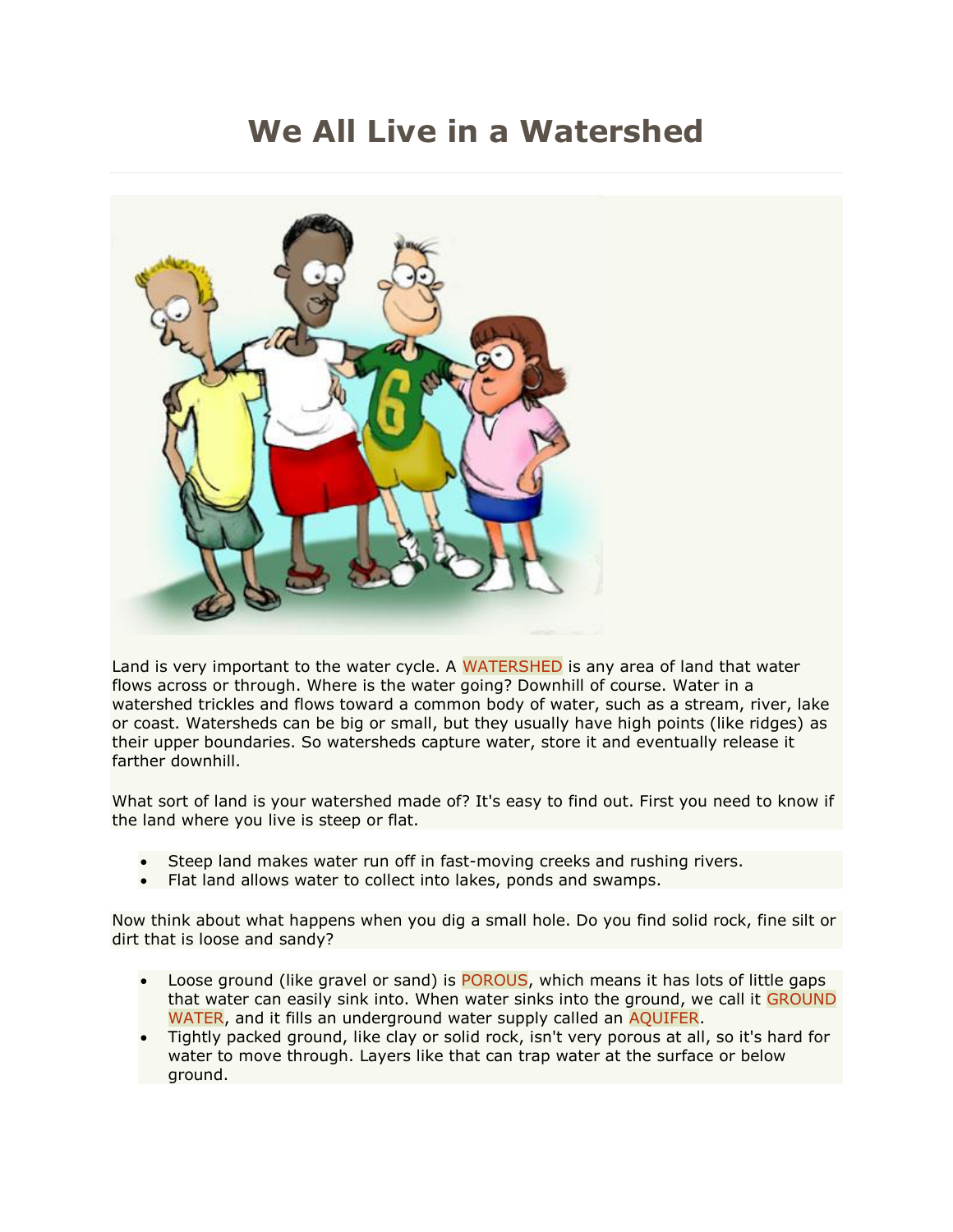Is there anything you can do to help protect your watershed? Sure there is  $-$  and one of the best places to start is in your own yard. Not allowed? Perhaps you and your friends could work on your school's yard, with permission of course. Small changes in yards can help protect your environment and keep your local water cycle healthy.



A lot of natural habitat is taken over by new housing developments. Most of these houses still have traditional grass lawns, which have been around since the olden days (1870) and became especially popular in the 1950's. **But as you might have noticed, lawn landscapes can take a lot of work and money to maintain.** Not only that, they:

- Use up space that our native plants and animals need
- Use [FERTILIZERS](http://www.swfwmd.state.fl.us/education/kids/glossary/fertilizer/) and even poisons like [PESTICIDES](http://www.swfwmd.state.fl.us/education/kids/glossary/pesticide/) and [HERBICIDES](http://www.swfwmd.state.fl.us/education/kids/glossary/herbicide/) that can run off into ponds and streams, or seep down into the [GROUND WATER](http://www.swfwmd.state.fl.us/education/kids/glossary/ground_water/)

Lawns also use fresh water — lots of it.

## **Friendly Landscaping Principles**

There's more to a yard than just grass. Click on these nine principles to learn what makes some yards more friendly than others. **Does your yard measure up?**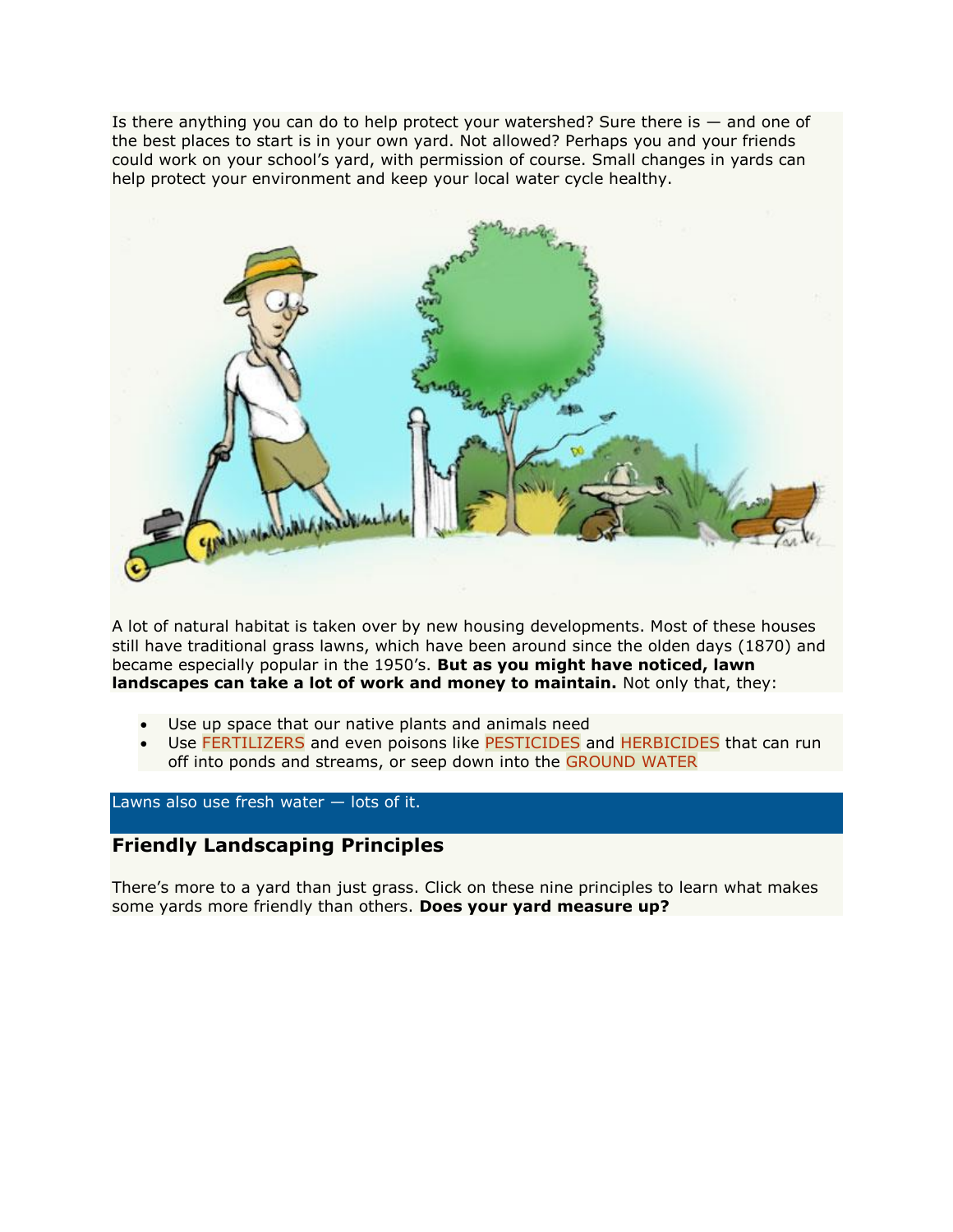

[Right Plant, Right Place](http://www.swfwmd.state.fl.us/education/kids/yards_rightplace.php)...don't grow invasive plants! They take over  $\circledast$ 



[Water Efficiently](http://www.swfwmd.state.fl.us/education/kids/yards_water.php)



[Fertilize Appropriately](http://www.swfwmd.state.fl.us/education/kids/yards_fertilize.php)



**[Mulch](http://www.swfwmd.state.fl.us/education/kids/yards_mulch.php)**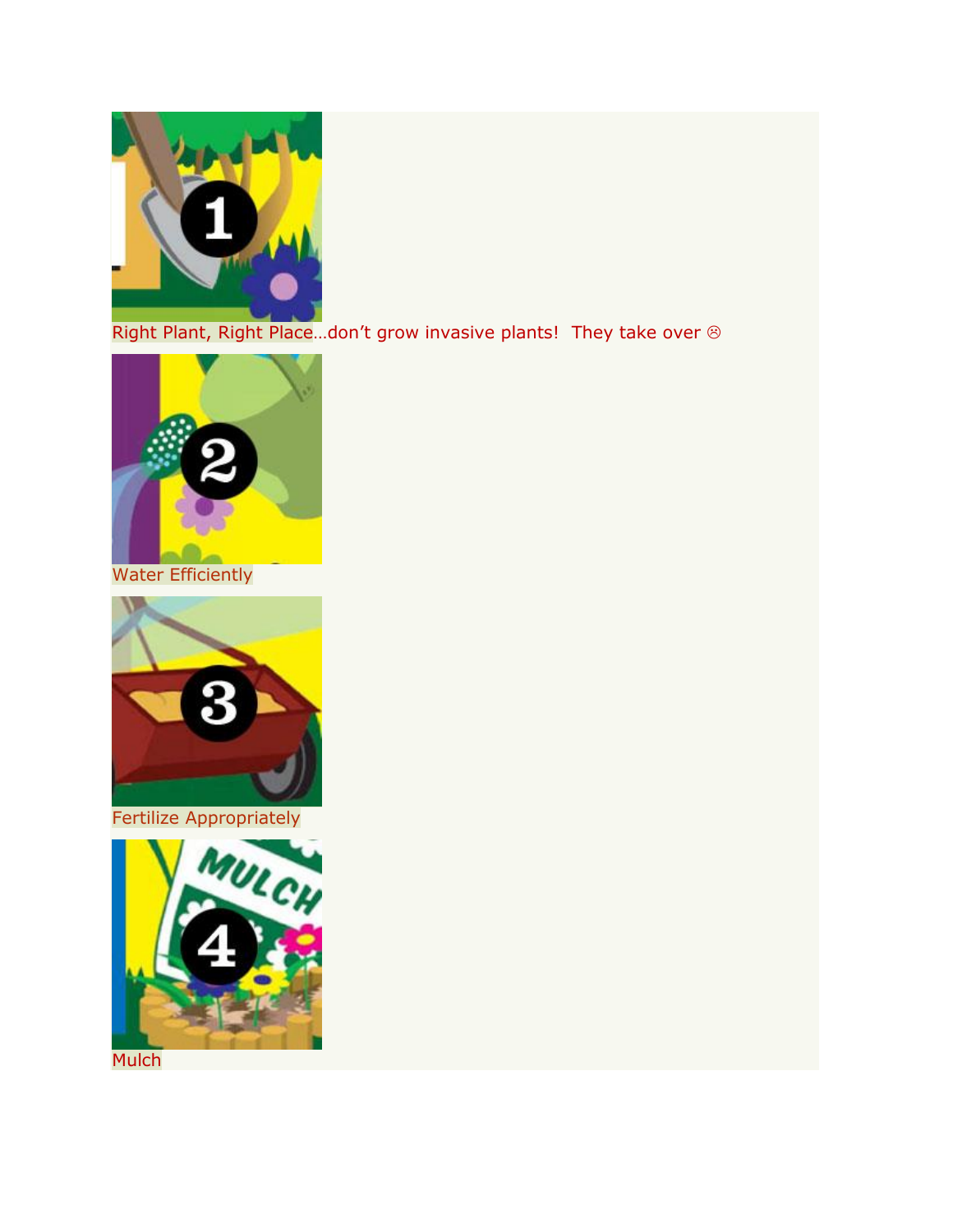

[Attract Wildlife](http://www.swfwmd.state.fl.us/education/kids/yards_wildlife.php)…provide items like nest boxes, water sources like bird baths and plant native plants to increase your local wildlife habitat.



[Manage Yard Pests Responsibly](http://www.swfwmd.state.fl.us/education/kids/yards_pests.php)



[Recycle](http://www.swfwmd.state.fl.us/education/kids/yards_recycle.php)